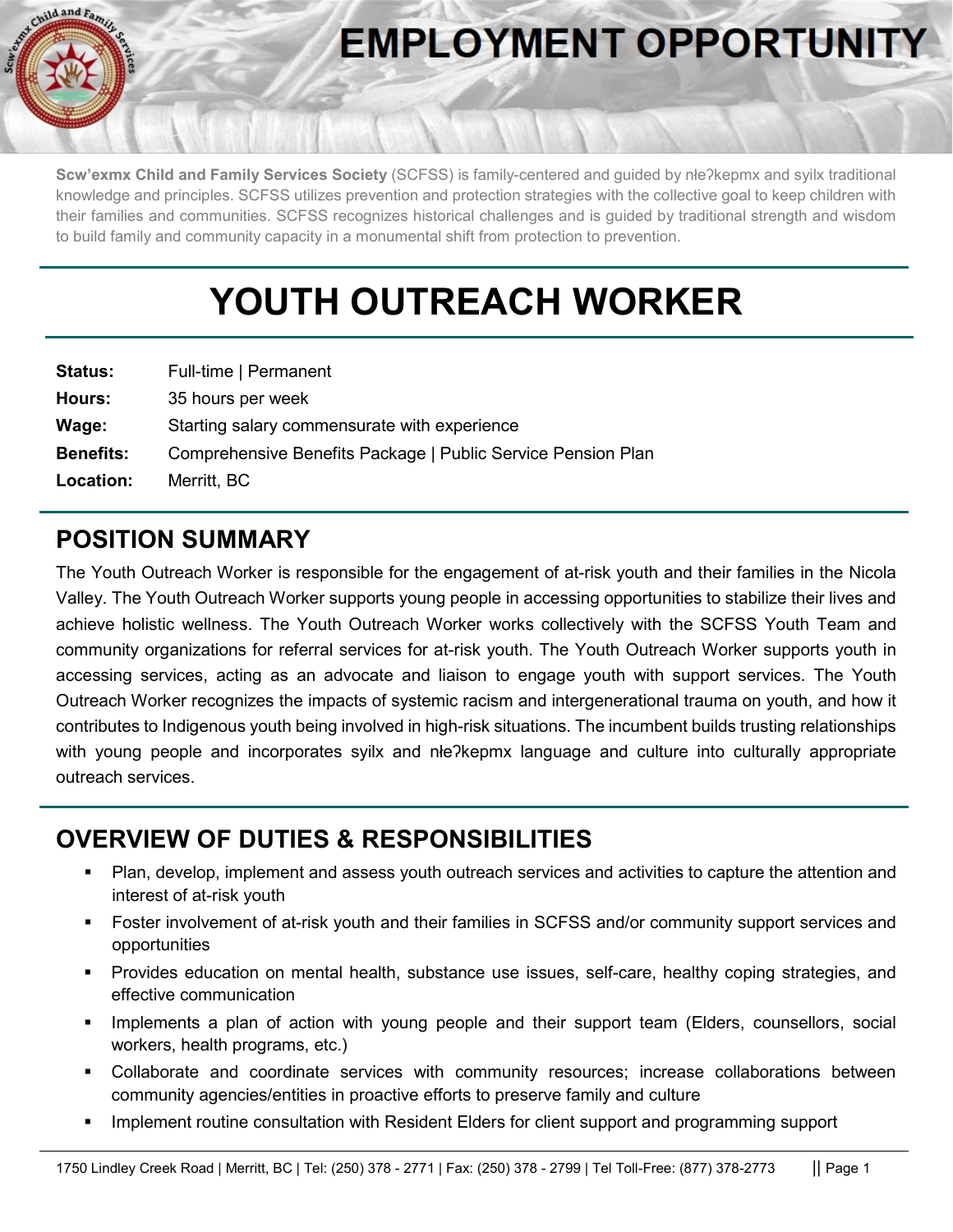### **YOUTH OUTREACH WORKER**



- Ensure practices are culturally safe, reflective of intergenerational impacts and trauma-informed practice in alignment with syilx and nłeʔkepmx culture and traditions
- **Ensure regular reporting requirements are met to the Youth Team Leader, funding bodies and appropriate** agencies to produce appropriate documentation
- Develop, monitor, and update an annual Personal Development Plan aligned with SCFSS's strategic priorities in the Strategic Plan
- Integrate the nłeʔkepmx Framework of Practice and the syilx Child and Family Plan in support services to youth

#### **SUPERVISION RECEIVED**

- Regular consultation and review with the Youth Team Leader
- Annual Performance Evaluation and work plan review with the Youth Team Leader

#### **JOB REQUIREMENTS**

- Clear Criminal Record check prior to the first day of work
- Clear Ministry of Child and Family Development Prior Contact Check prior to the first day of work
- Valid Class 5 BC driver's license without restrictions

#### **EDUCATION & EXPERIENCE**

- Degree in Social Work, Human Services, Psychology, or in an area relevant to the work performed. A combination of training and experience will be considered.
- Minimum two years of experience working with Indigenous youth, families, or community
- Minimum one year of experience providing support to at-risk youth
- Working knowledge of nłeʔkepmx and syilx language and culture

#### **MINIMUM REQUIRED COMPETENCIES**

- Applied skills using a harm-reduction approach, relationship-based practices, and incorporating strengthbased philosophy
- Knowledge and sensitivity of the external factors that place youth in high-risk situations
- Knowledge and sensitivity to the barriers and risks that Indigenous youth encounter
- Intermediate level proficiency in Microsoft Office and other IT platforms for word processing, statistics, databases, reports, and spreadsheets
- Exhibits an exceptional ability in connecting with young persons and building a trusting, professional relationship
- Effective time management skills, strong professional boundaries, and quick and efficient problemsolving skills